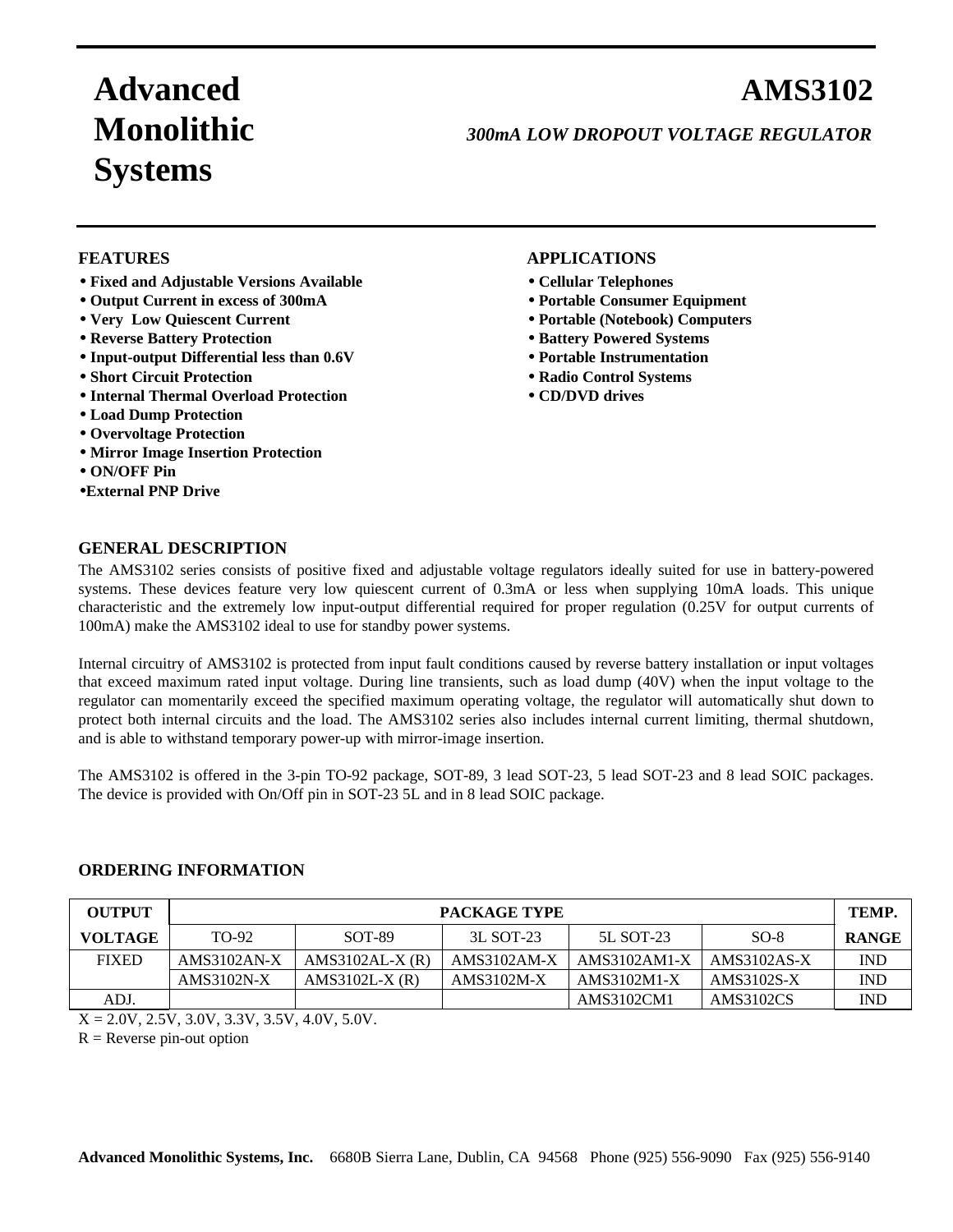#### **ABSOLUTE MAXIMUM RATINGS** (Note 1)

| Input Voltage                       |                    | <b>Maximum Junction Temperature</b> | $+125$ °C                             |
|-------------------------------------|--------------------|-------------------------------------|---------------------------------------|
| Operating                           | 21 V               | Storage Temperature                 | -65 $^{\circ}$ C to +150 $^{\circ}$ C |
| <b>Overvoltage Protection</b>       | $24V$ to $40V$     | Lead Temperature (Soldering 10 sec) | $230^{\circ}$ C                       |
| Internal Power Dissipation (Note 4) | Internally Limited | <b>ESD</b>                          | 2000V                                 |

## **ELECTRICAL CHARACTERISTICS**

Electrical Characteristics at  $V_{IN} = V_0 + 1V$ ,  $I_0 = 10mA$ ,  $T_J = 25°C$ ,  $C_2 = 22\mu$ F unless otherwise specified.

| <b>PARAMETER</b>                             | <b>CONDITIONS</b>                                                                                                       | <b>AMS3102A-X</b> |             |                       | <b>AMS3102-X</b> |            |                       | <b>Units</b> |
|----------------------------------------------|-------------------------------------------------------------------------------------------------------------------------|-------------------|-------------|-----------------------|------------------|------------|-----------------------|--------------|
|                                              |                                                                                                                         | Min.              | Typ.        | Max.                  | Min.             | Typ.       | Max.                  |              |
| <b>Fixed Output Voltage Versions</b>         |                                                                                                                         |                   |             |                       |                  |            |                       |              |
| <b>Output Voltage Tolerance</b>              |                                                                                                                         | $-1.0$            |             | $+1.0$                | $-3.0$           |            | $+3.0$                | $\%$         |
|                                              | $(V_{IN}+1V) \leq V_{IN} \leq 21V, I_0=100 \text{ mA}$<br>$-40^{\circ}$ C $\leq$ T <sub>1</sub> $\leq$ 125 $^{\circ}$ C | $-3.0$            |             | $+3.0$                |                  | ± 5.0      |                       | $\%$         |
| Line Regulation                              | $(V_{IN}+1V) \leq V_{IN} \leq 15V$<br>9V $\leq$ V <sub>IN</sub> $\leq$ 21V                                              |                   | 5<br>8      | 10<br>30              |                  | 5<br>8     | 10<br>30              | mV<br>mV     |
| Load Regulation                              | $5mA \leq I_0 \leq 100 mA$<br>$5mA \le 10 \le 200 mA$                                                                   |                   | 30<br>50    | 50<br>70              |                  | 30<br>50   | 50<br>70              | mV<br>mV     |
| Dropout Voltage                              | $I_0 = 100 \text{ mA}$<br>$I_0 = 200 \text{ mA}$                                                                        |                   | 0.25<br>0.5 | 0.3<br>0.6            |                  | 0.3<br>0.5 | 0.4<br>0.6            | mV<br>mV     |
| <b>Ouiescent Current</b>                     | $I_0 \leq 10$ mA,<br>$I_{\Omega} = 100 \text{ mA}$                                                                      |                   | 0.3<br>3    | 0.5<br>$\overline{4}$ |                  | 0.3<br>3   | 0.5<br>$\overline{4}$ | mA<br>mA     |
|                                              | $I_0 \leq 200$ mA (Note 5)                                                                                              |                   | 9           | 12                    |                  | 9          | 12                    | mA           |
| <b>Output Noise Voltage</b>                  | 10Hz-100kHz, $C_{OUT} = 100 \mu F$                                                                                      |                   | 500         |                       |                  | 500        |                       | $\mu$ V rms  |
| Output Impedance                             | $100mA_{DC}$ and $10mA_{rms}$ , $100Hz = 10kHz$                                                                         |                   |             | 200                   |                  |            | 200                   | $m\Omega$    |
| Ripple Rejection                             | $fO = 120 Hz$                                                                                                           | 55                | 80          |                       |                  | 80         |                       | dB           |
| Maximum Operational Input<br>Voltage         |                                                                                                                         | 21                | 22          |                       | 21               | 22         |                       | V            |
| <b>Maximum Line Transient</b>                | $R_L = 500 \Omega$ , $V_O \le 5.5 V$<br>$T = 1ms$ , $\tau \leq 100ms$                                                   | 35                | 40          |                       | 35               | 40         |                       | V            |
| Reverse Polarity Input Voltage,<br>D/C       |                                                                                                                         | $-35$             | $-40$       |                       | $-35$            | $-40$      |                       | V            |
| Reverse Polarity Input Voltage,<br>Transient | $R_L = 500\Omega$ , T = 1ms, $\tau \le 100$ ms                                                                          | $-35$             | $-40$       |                       | $-35$            | $-40$      |                       | V            |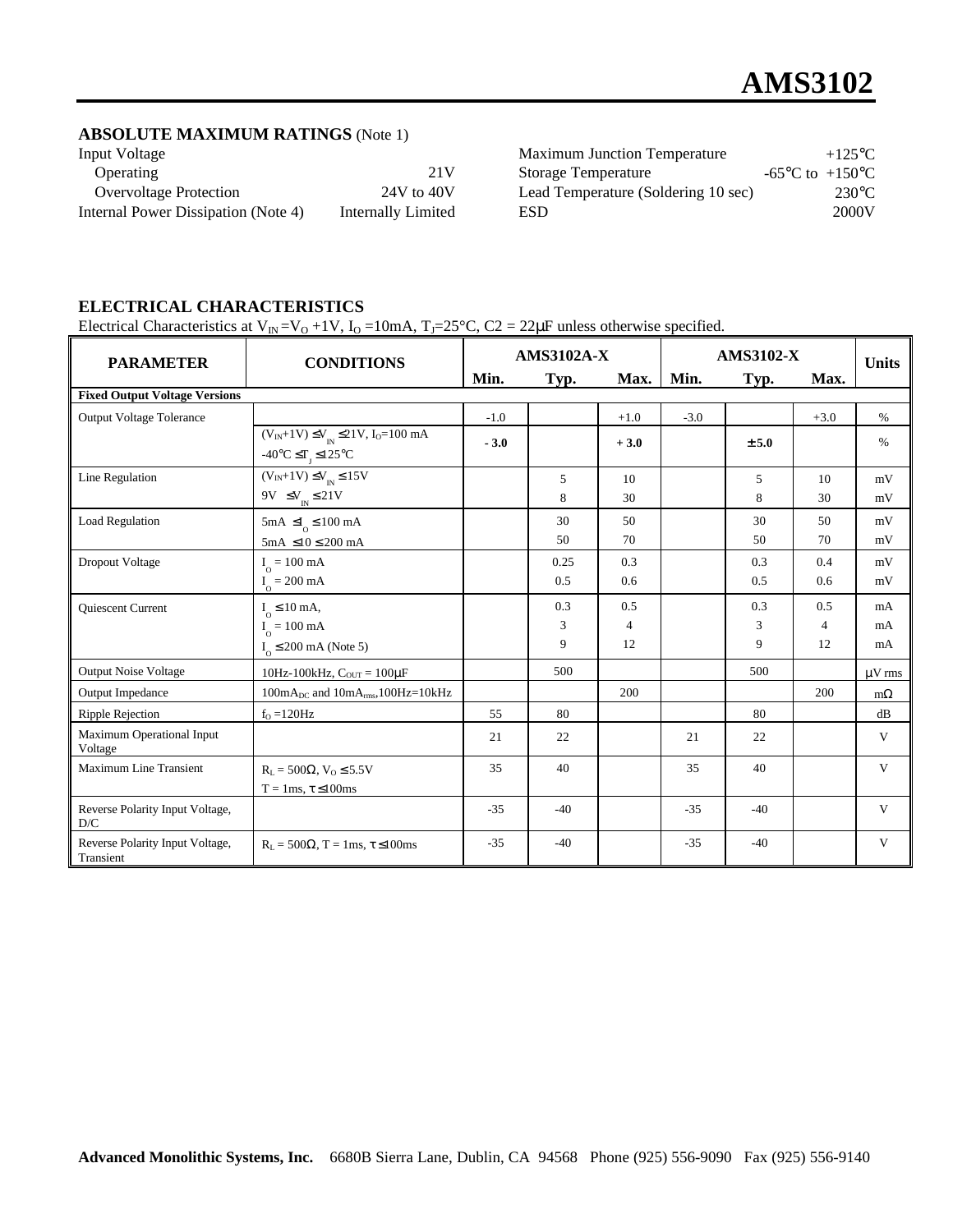#### **ELECTRICAL CHARACTERISTICS**

Electrical Characteristics at V<sub>IN</sub>=6V, V<sub>OUT</sub> = 3V I<sub>O</sub> = 10mA, T<sub>J</sub>=25°C, R1 = 27k, C2 = 2 $\mu$ F unless otherwise specified.

| <b>PARAMETER</b>                             | <b>CONDITIONS</b><br>(Note 2)                                                                                                    | Min.  | <b>AMS3102C</b><br>Typ. | Max.                         | <b>Units</b>           |
|----------------------------------------------|----------------------------------------------------------------------------------------------------------------------------------|-------|-------------------------|------------------------------|------------------------|
| <b>Adjustable Version</b>                    |                                                                                                                                  |       |                         |                              |                        |
| Reference Voltage                            |                                                                                                                                  | 1.210 | 1.235                   | 1.26                         | V                      |
|                                              | $I_0 \le 100$ mA, $-40^{\circ}C \le T$ <sub>J</sub> $\le 125^{\circ}C$ , R1=27k,<br>Measured from V <sub>OUT</sub> to Adjust Pin | 1.20  | 1.235                   | 1.270                        | V                      |
| <b>Output Voltage Range</b>                  |                                                                                                                                  | 2     |                         | 20                           | $\mathbf{V}$           |
| Line Regulation                              | $\rm V_{OUT}+1V \leq V_{IN} \leq 21V$                                                                                            |       | .02                     | 1.5                          | mV/V                   |
| Load Regulation                              | $5mA \leq I_0 \leq 100 mA$<br>$5\text{mA } \leq I_0 \leq 200 \text{ mA}$                                                         |       | 0.3<br>1                | 1<br>2                       | $\%$<br>$\%$           |
| Dropout Voltage                              | $I_0 \leq 10 \text{ mA}$<br>$I_{\rm_O}$ = 100 mA<br>$I_0 = 200 \text{ mA}$ (Note 5)                                              |       | 0.05<br>0.3<br>0.5      | 0.2<br>0.4<br>0.6            | $\mathbf{V}$<br>V<br>V |
| <b>Ouiescent Current</b>                     | $I_{\odot} = 10 \text{ mA}$<br>$I_{\Omega} = 100 \text{ mA}$<br>During Shutdown $R_L = 500\Omega$                                |       | 0.3<br>3<br>0.3         | 0.5<br>$\overline{4}$<br>0.5 | mA<br>mA<br>mA         |
| <b>Output Noise Voltage</b>                  | 10Hz-100kHz                                                                                                                      |       | 100                     |                              | $\mu V_{rms}/V$        |
| Output Impedance                             | $100mA_{DC}$ and $10mA_{rms}$ , $100Hz = 10kHz$                                                                                  |       | 40                      | 200                          | $m\Omega$              |
| Long Term Stability                          | $T = 1000$ hr                                                                                                                    |       | 0.4                     |                              | %/1000hr               |
| Ripple Rejection                             | $fO = 120 Hz$                                                                                                                    |       | 0.02                    |                              | dB                     |
| Maximum Operational Input<br>Voltage         |                                                                                                                                  | 21    | 22                      |                              | V                      |
| Maximum Line Transient                       | $IO = 10mA$ , Reference Voltage $\leq 1.5V$<br>$T = 1ms$ , $\tau \leq 100ms$                                                     | 35    | 40                      |                              | V                      |
| Reverse Polarity Input Voltage,<br>D/C       | $R_L = 500\Omega$ , $V_O \ge -0.3V$                                                                                              | $-35$ | $-40$                   |                              | $\mathbf{V}$           |
| Reverse Polarity Input Voltage,<br>Transient | $R_L = 500\Omega$ , T = 1ms, $\tau \le 100$ ms                                                                                   | $-35$ | $-40$                   |                              | V                      |
| On/Off Threshold Voltage                     | $V_0 = 3V$                                                                                                                       |       |                         |                              |                        |
| On                                           |                                                                                                                                  |       | 1.8                     | 1.5                          | V                      |
| Off                                          |                                                                                                                                  | 2.5   | 2.0                     |                              | V                      |
| On/Off Threshold Current                     | $V_{OFF} = 2.4V$                                                                                                                 |       | 35                      | 60                           | $\mu A$                |

Note 1: Absolute Maximum Ratings are limits beyond which damage to the device may occur. For guaranteed performance limits and associated test conditions, see the Electrical Characteristics tables.

**Note 2:** To ensure constant junction temperature, low duty cycle pulse testing is used.

**Note 3:** Limits appearing in **boldface** type apply over the entire junction temperature range for operation. Limits appearing in normal type apply for

 $T_A = T_J = 25$ °C.

Note 4: The maximum allowable power dissipation is a function of the maximum junction temperature T<sub>J</sub>(MAX), the junction-to ambient thermal resistance θ<sub>J-A</sub> and the ambient temperature TA. The maximum allowable power dissipation at any ambient temperature is calculated using:

$$
P(MAX) = \frac{TJ(MAX) - T_A}{qJ - A}
$$

Where the value of the junction-to-ambient thermal resistance are as follows: 195°C/W for the TO-92 (N) package, 110°C/W for SOT-89 (L), 220°C/W for 5 lead SOT-23 (M1) and 160°C/W for the molded plastic SO-8 (S).

Note 5: Dropout Voltage is defined as the input to output differential at which the output voltage drops 100mV below its nominal value measured at 1V differential.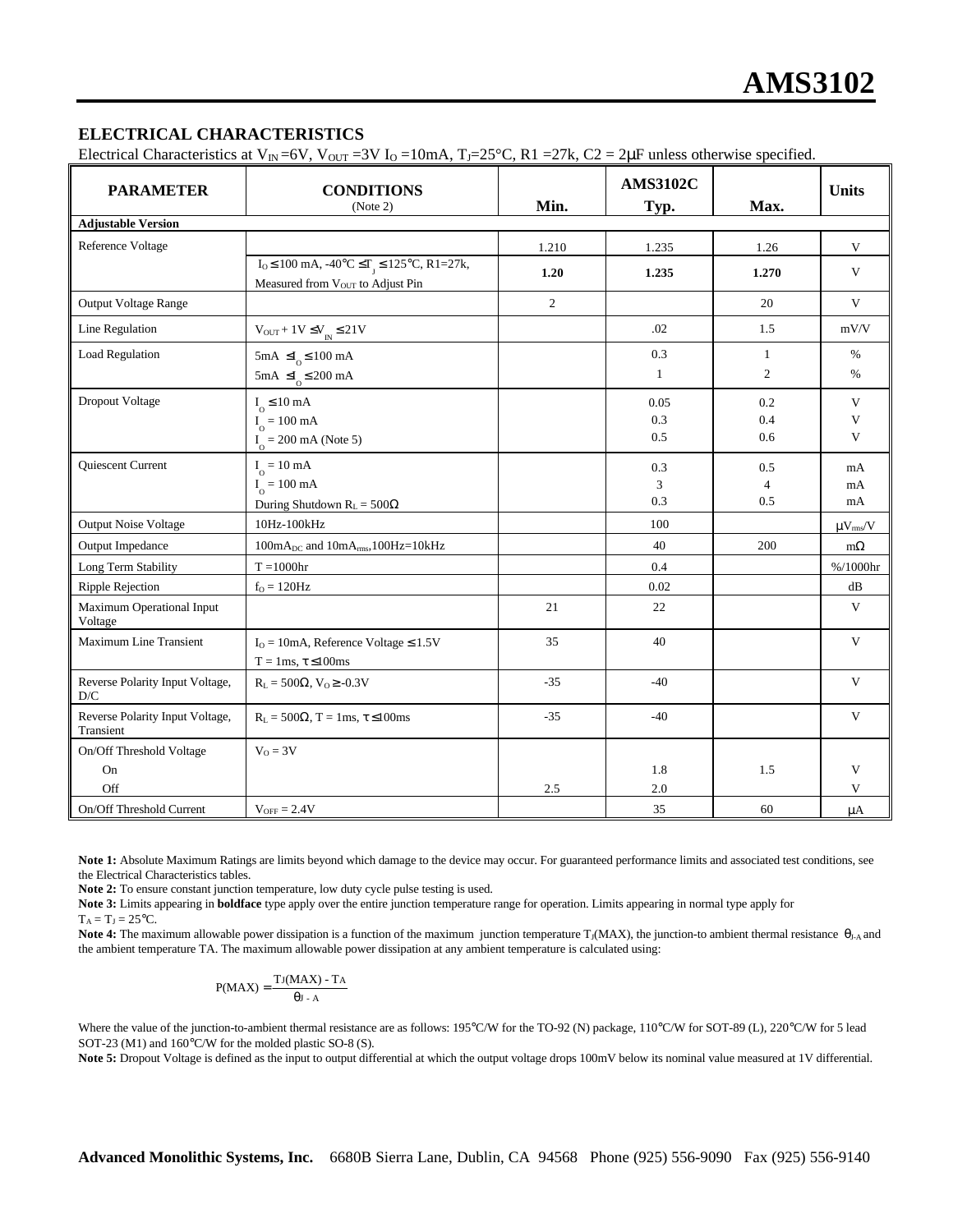#### **PIN CONNECTIONS**



### **TYPICAL PERFORMANCE CHARACTERISTICS**



**Advanced Monolithic Systems, Inc.** 6680B Sierra Lane, Dublin, CA 94568 Phone (925) 556-9090 Fax (925) 556-9140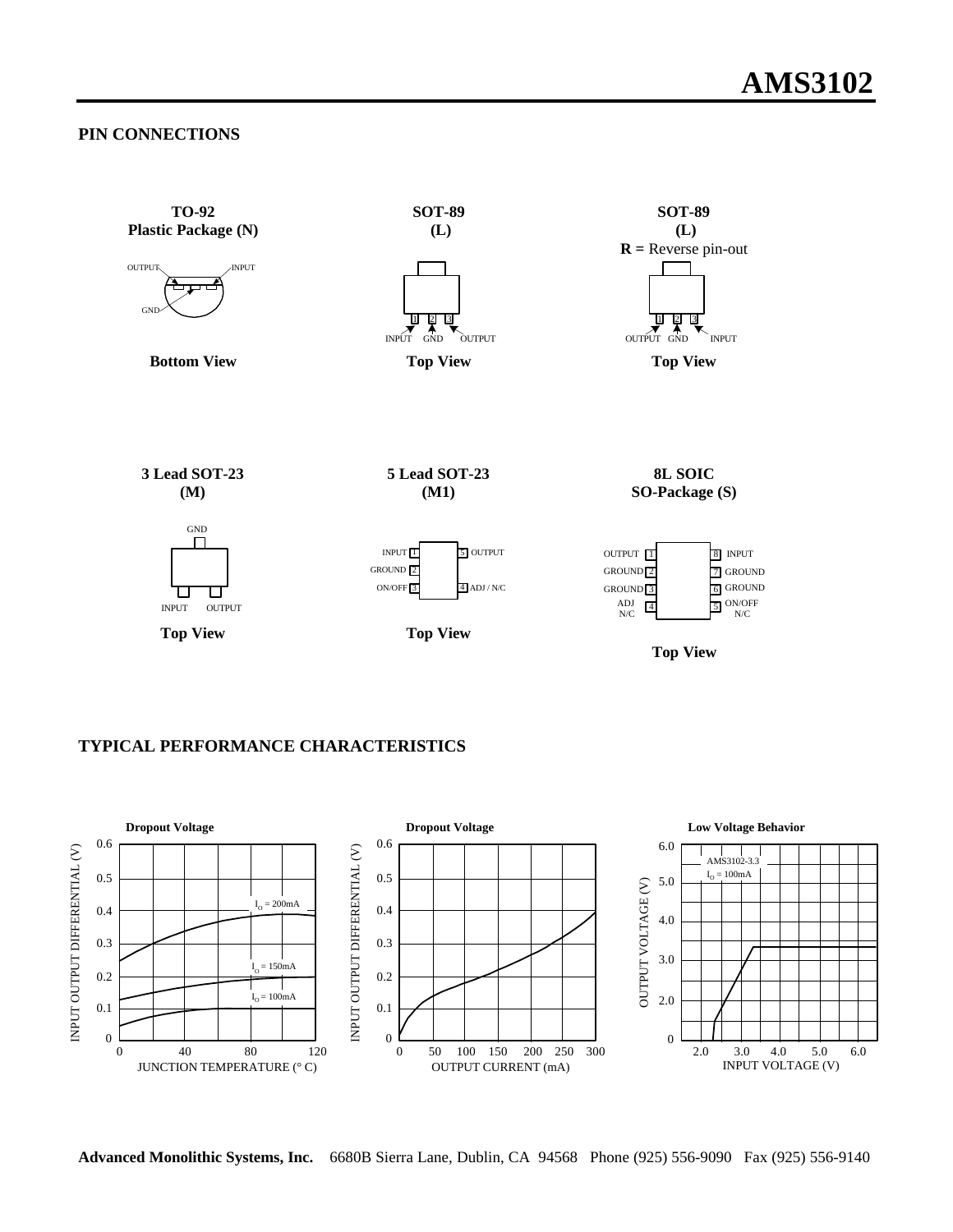### **TYPICAL PERFORMANCE CHARACTERISTICS** (Continued)



**Advanced Monolithic Systems, Inc.** 6680B Sierra Lane, Dublin, CA 94568 Phone (925) 556-9090 Fax (925) 556-9140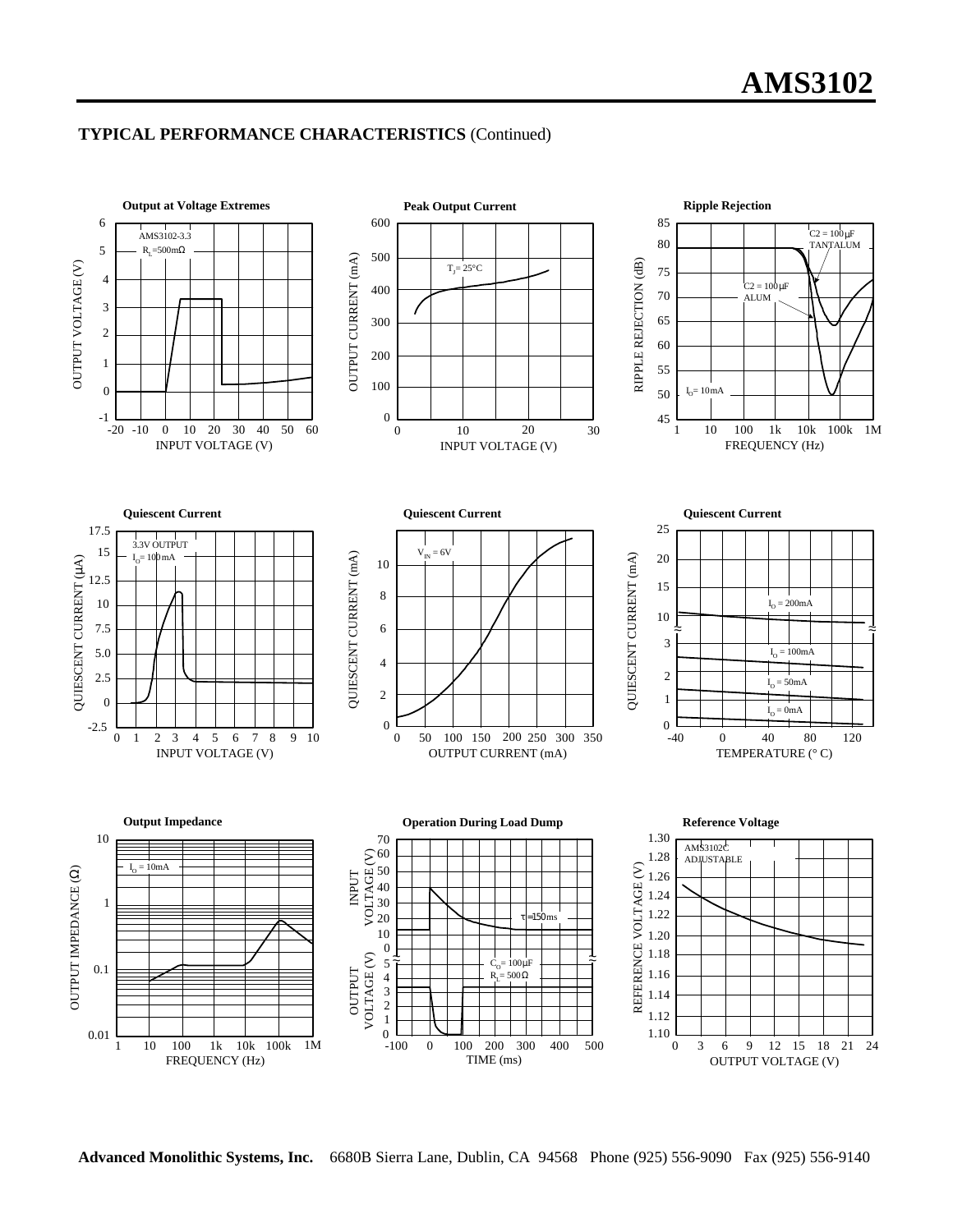#### **APPLICATION NOTES**

#### **Definition of Terms**

Dropout Voltage: The input-output voltage differential at which the circuit stops to regulate against further reduction in input voltage. Measured when the output voltage has dropped 100mV from the nominal voltage obtained at 1V input, dropout voltage is dependent upon load current and junction temperature.

Input Voltage: The DC voltage applied to the input terminal with respect to ground.

Input-Output Differential: The voltage difference between the unregulated input voltage and the regulated output voltage for which the regulator will regulate.

Line Regulation: The change in output voltage for a change in the input voltage. The line regulation is measured under conditions of low dissipation or by using low duty cycle pulse testing such that the average chip temperature is not significantly affected.

Load Regulation: The change in output voltage for a change in load current at constant chip temperature.

Long term stability: Output voltage stability under accelerated life-test conditions after 1000 hours with maximum rated voltage and junction temperature.

Output Noise Voltage: The rms AC voltage at the output, with constant load and no input ripple, measured over a specified frequency range.

Quiescent Current: That part of the positive input current that does not contribute to the positive load current. The regulator ground lead current.

Ripple Rejection: The ratio of the peak-to –peak input ripple voltage to the peak-to-peak output ripple voltage at specified frequency.

Temperature Stability of  $V<sub>O</sub>$ : The percentage change in output voltage for a thermal variation from room temperature to either temperature extreme.

#### **External capacitor**

The AMS3102 series require an output capacitor of 2.2μF or greater to ensure device stability. Without the capacitor the device may oscillate.

Most type of tantalum or electrolytic capacitor can be used in the applications. A critical characteristic of the capacitors is an ESR value of 5Ω or less and a resonant frequency above 500kHz. The value of this capacitor can be increased without limits.

For higher loads, the value of the capacitor should be increased, specially when the output voltage is set for 2.5V or less. The AMS3102 lowest fixed output voltage value is 2.0V.



#### **Typical application circuit (adjustable output)**

#### **Minimum Load**

In circuits using the fixed output voltage versions, minimum load is not required. For circuits using the adjustable device, the value of R1 and R2 should be chosen such, that a current of approximately 40μA flows through the network. The reference voltage (1.235V) is measured between the adjust pin and  $V_{\text{OUT}}$ . The output voltage can be set by the two resistors R1 and R2 using the following equation:

$$
V_O = VREF\left(\frac{R1 + R2}{R1}\right)
$$

The value of R1 is recommended to be between  $25k\Omega$  to 30 k $\Omega$ , and the value of R2 will set the output voltage.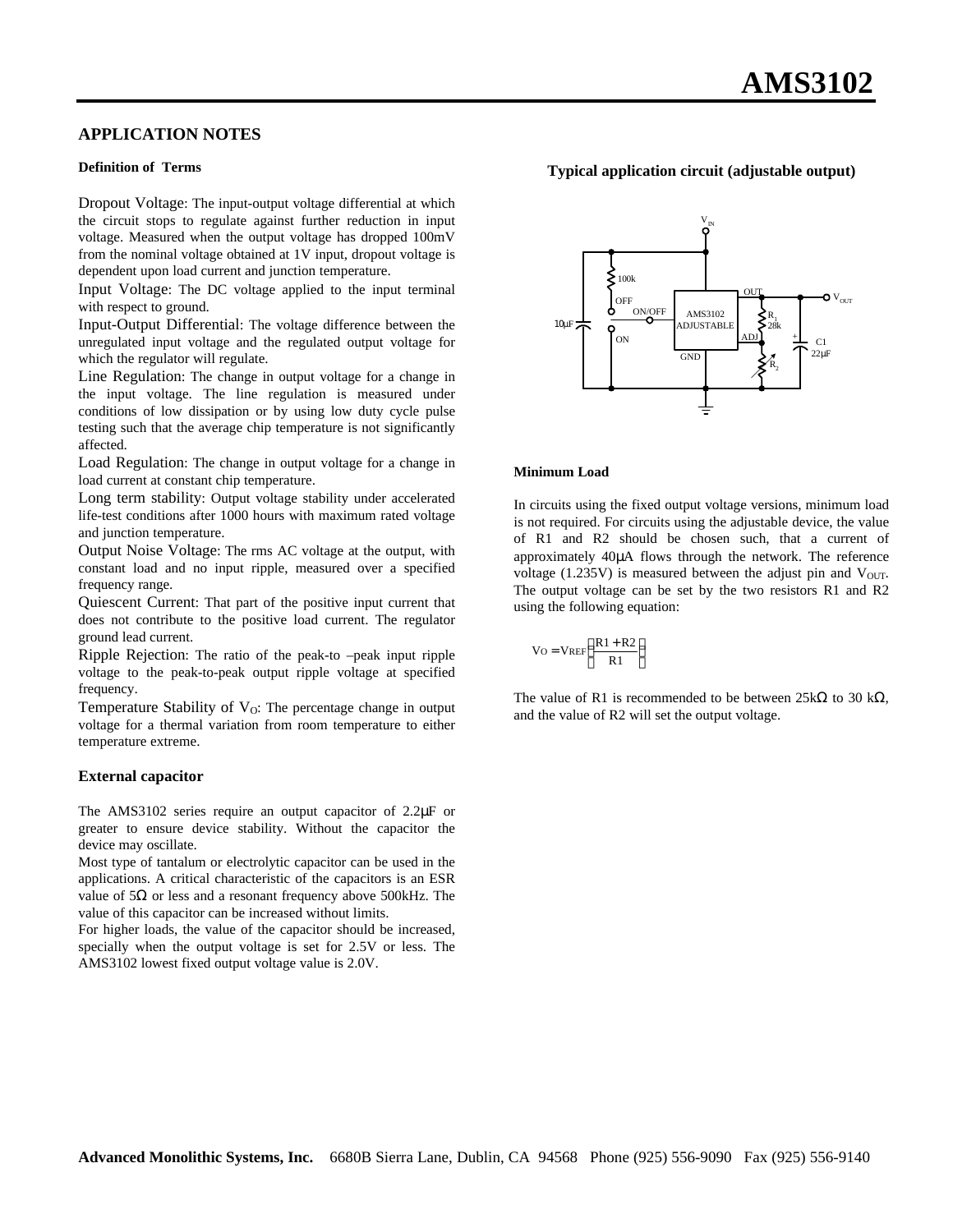**PACKAGE DIMENSIONS** inches (millimeters) unless otherwise noted.

3L TO-92 PLASTIC PACKAGE (N)



#### 5 LEAD SOT-23 PLASTIC PACKAGE (M1)



**Advanced Monolithic Systems, Inc.** 6680B Sierra Lane, Dublin, CA 94568 Phone (925) 556-9090 Fax (925) 556-9140